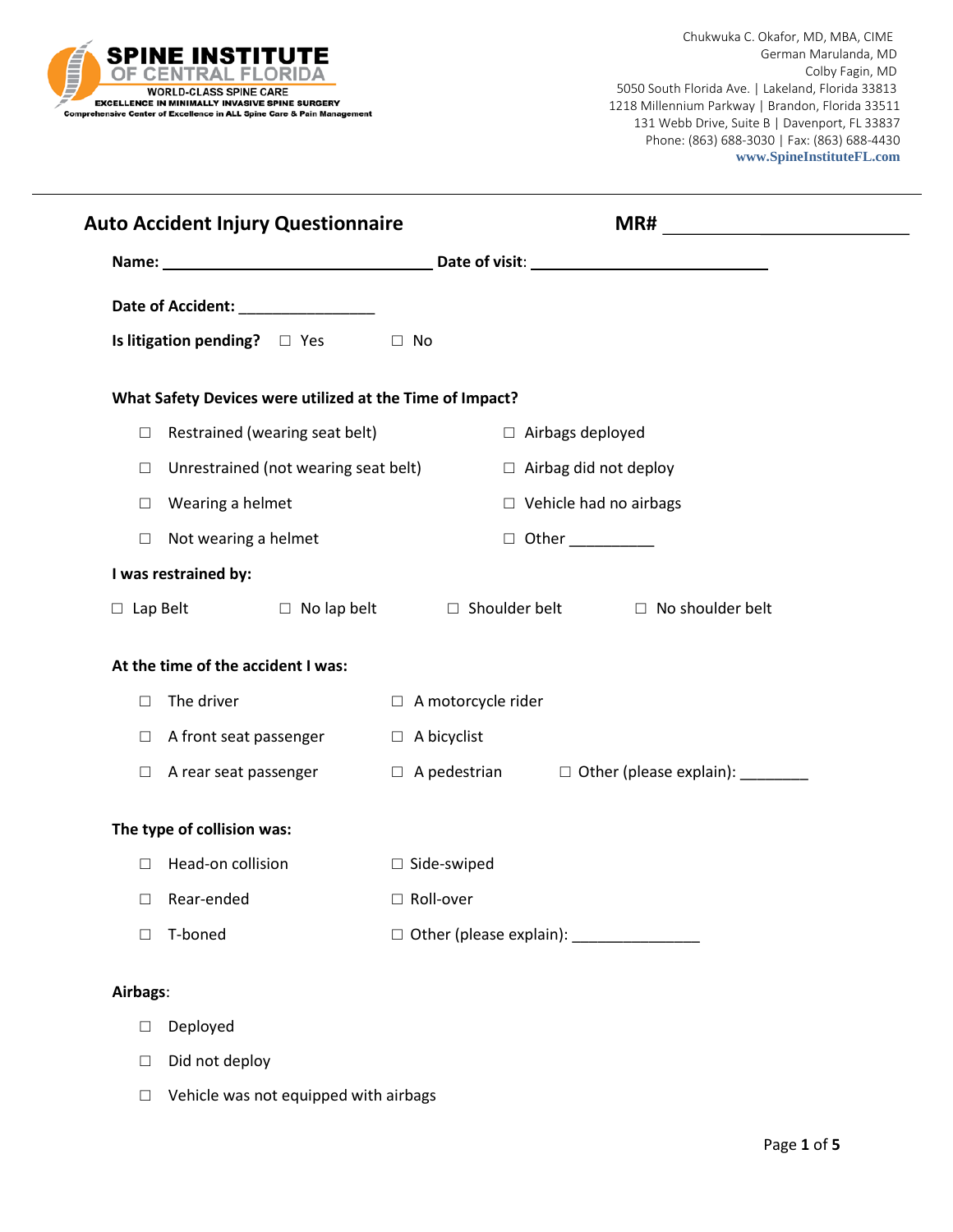

Chukwuka C. Okafor, MD, MBA, CIME German Marulanda, MD Colby Fagin, MD 5050 South Florida Ave. | Lakeland, Florida 33813 1218 Millennium Parkway | Brandon, Florida 33511 131 Webb Drive, Suite B | Davenport, FL 33837 Phone: (863) 688-3030 | Fax: (863) 688-4430  **www.SpineInstituteFL.com**

## **At the time of the accident did you experience any loss of consciousness?**

- □ Yes
- □ No
- □ No, but I was dazed and confused following the Impact

**How many Vehicles were involved in the accident**? \_\_\_\_\_\_\_\_\_\_\_\_\_\_\_\_\_\_\_\_\_

**Just before impact my vehicle was (describe what your vehicle was doing, Ex. Heading East Bound on SR-60 and Kelly Road in Right Lane of a 3-Lane Highway; or Stopped at a Red light at SR-60 and ….):**

\_\_\_\_\_\_\_\_\_\_\_\_\_\_\_\_\_\_\_\_\_\_\_\_\_\_\_\_\_\_\_\_\_\_\_\_\_\_\_\_\_\_\_\_\_\_\_\_\_\_\_\_\_\_\_\_\_\_\_\_\_\_\_\_\_\_\_\_\_\_\_\_\_\_\_\_\_\_\_\_\_\_\_\_\_

\_\_\_\_\_\_\_\_\_\_\_\_\_\_\_\_\_\_\_\_\_\_\_\_\_\_\_\_\_\_\_\_\_\_\_\_\_\_\_\_\_\_\_\_\_\_\_\_\_\_\_\_\_\_\_\_\_\_\_\_\_\_\_\_\_\_\_\_\_\_\_\_\_\_\_\_\_\_\_\_\_\_\_\_\_

**Just before impact the other vehicle(s) was (describe what your vehicle was doing, Ex. On Kelly Road, turning right onto SR-60; or Heading West Bound on SR-60, but then in process of making a U-turn ….):**

\_\_\_\_\_\_\_\_\_\_\_\_\_\_\_\_\_\_\_\_\_\_\_\_\_\_\_\_\_\_\_\_\_\_\_\_\_\_\_\_\_\_\_\_\_\_\_\_\_\_\_\_\_\_\_\_\_\_\_\_\_\_\_\_\_\_\_\_\_\_\_\_\_\_\_\_\_\_\_\_\_\_\_\_

\_\_\_\_\_\_\_\_\_\_\_\_\_\_\_\_\_\_\_\_\_\_\_\_\_\_\_\_\_\_\_\_\_\_\_\_\_\_\_\_\_\_\_\_\_\_\_\_\_\_\_\_\_\_\_\_\_\_\_\_\_\_\_\_\_\_\_\_\_\_\_\_\_\_\_\_\_\_\_\_\_\_\_\_

| Were you aware of the impending crash? (Did you see it coming?) $\square$ Yes |  |  | $\square$ No |
|-------------------------------------------------------------------------------|--|--|--------------|
|-------------------------------------------------------------------------------|--|--|--------------|

## **Please check the part(s) of your vehicle that made contact with the other vehicle(s)**

- □ Front Bumper □ Bear passenger side door
- □ Driver Side Front bumper □ Driver side rear fender
- □ Passenger side front bumper □ Passenger side rear fender
- □ Driver side front fender □ Driver side rear bumper
- □ Passenger side front fender □ □ Passenger side rear bumper
- □ Front driver's door □ Rear bumper
- □ Front Passenger's door □ Other
- □ Rear driver's side door □ Other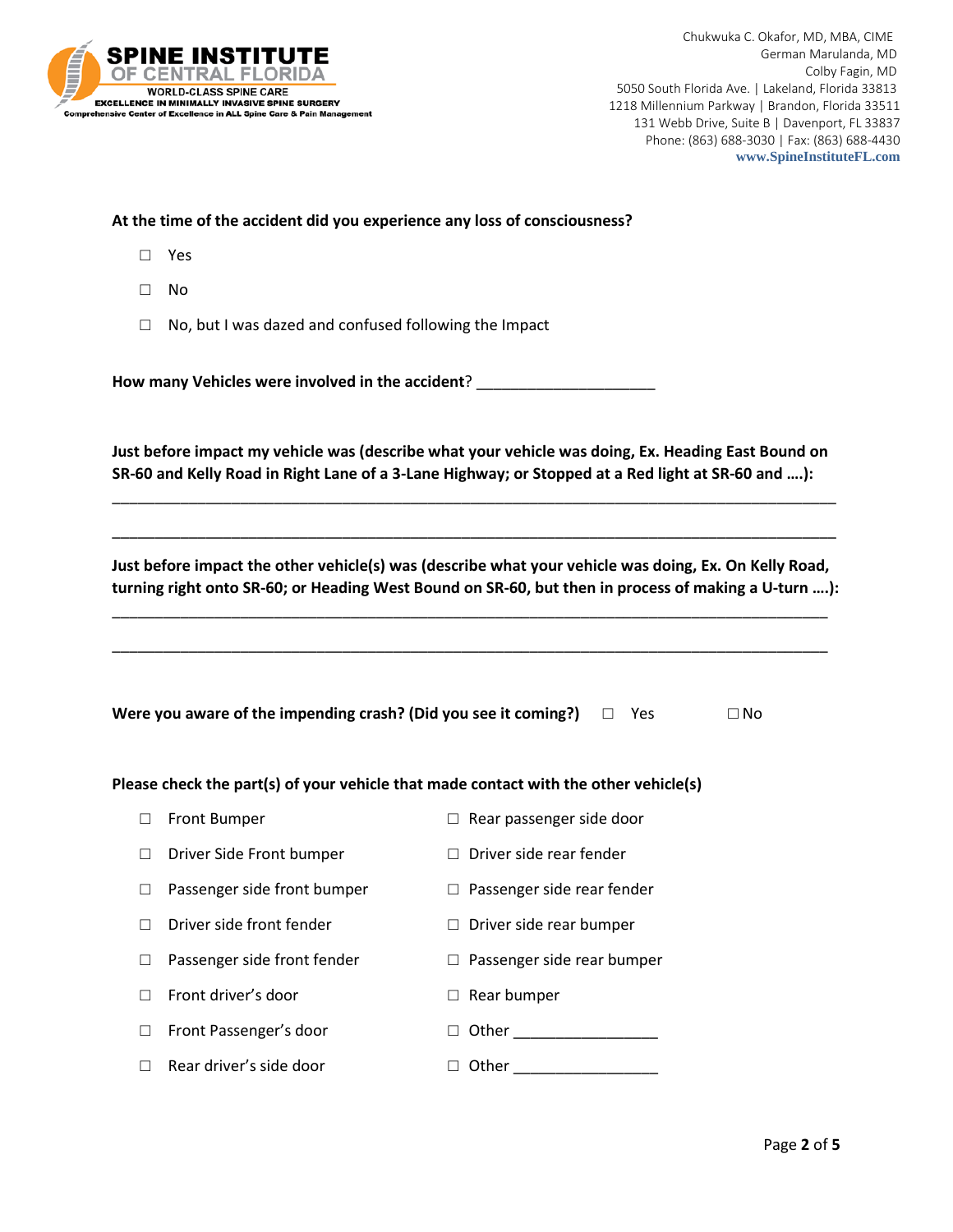

Chukwuka C. Okafor, MD, MBA, CIME German Marulanda, MD Colby Fagin, MD 5050 South Florida Ave. | Lakeland, Florida 33813 1218 Millennium Parkway | Brandon, Florida 33511 131 Webb Drive, Suite B | Davenport, FL 33837 Phone: (863) 688-3030 | Fax: (863) 688-4430  **www.SpineInstituteFL.com**

|            | Please check the part(s) of the other vehicle(s) that made contact with your vehicle |                                                                                                                                                                                                                                                            |
|------------|--------------------------------------------------------------------------------------|------------------------------------------------------------------------------------------------------------------------------------------------------------------------------------------------------------------------------------------------------------|
| $\Box$     | Front Bumper                                                                         | $\Box$ Rear passenger side door                                                                                                                                                                                                                            |
| $\Box$     | Driver Side Front bumper                                                             | Driver side rear fender<br>$\Box$                                                                                                                                                                                                                          |
| $\Box$     | Passenger side front bumper                                                          | $\Box$ Passenger side rear fender                                                                                                                                                                                                                          |
| $\Box$     | Driver side front fender                                                             | $\Box$ Driver side rear bumper                                                                                                                                                                                                                             |
| □          | Passenger side front fender                                                          | $\Box$ Passenger side rear bumper                                                                                                                                                                                                                          |
| $\Box$     | Front driver's door                                                                  | Rear bumper<br>$\Box$                                                                                                                                                                                                                                      |
| □          | Front Passenger's door                                                               | $\Box$                                                                                                                                                                                                                                                     |
| □          | Rear driver's side door                                                              | $\Box$                                                                                                                                                                                                                                                     |
|            |                                                                                      |                                                                                                                                                                                                                                                            |
|            | What were the road conditions at the time of the impact?                             |                                                                                                                                                                                                                                                            |
| $\Box$ Wet | $\Box$ Dry<br>$\Box$ Icy                                                             | $\Box$ Foggy<br>$\Box$ Dark<br>$\Box$ Other                                                                                                                                                                                                                |
|            | What was your approximate speed just before impact? _________ MPH                    |                                                                                                                                                                                                                                                            |
|            |                                                                                      | What was the approximate speed of the other vehicle(s) just before impact? ___________<br><b>MPH</b>                                                                                                                                                       |
|            |                                                                                      | My vehicle was (TYPE OF VEHICLE - Make/Model; Example Nissan Maxima/4-Door Car; Chevy Blazer/Full-Size SUV;<br>Include if it is a trailer, pick-up, full SUV, mid-size SUV, 18-wheeler, Van, Minivan, 4-door Car, 2-door Car, Motorcycle, Bicycle):        |
|            |                                                                                      |                                                                                                                                                                                                                                                            |
|            |                                                                                      |                                                                                                                                                                                                                                                            |
|            |                                                                                      | The Other Vehicle was (TYPE OF VEHICLE - Make/Model; Example Nissan Maxima/4-Door Car; Chevy Blazer/Full-Size SUV;<br>Include if it is a trailer, pick-up, full SUV, mid-size SUV, 18-wheeler, Van, Minivan, 4-door Car, 2-door Car, Motorcycle, Bicycle): |
|            | Were your vehicles seats broken as a result of the crash?                            | $\square$ Yes<br>No<br>$\Box$                                                                                                                                                                                                                              |

|  | After the accident was your vehicle deemed a total loss? | $\Box$ Yes | $\Box$ No |
|--|----------------------------------------------------------|------------|-----------|
|--|----------------------------------------------------------|------------|-----------|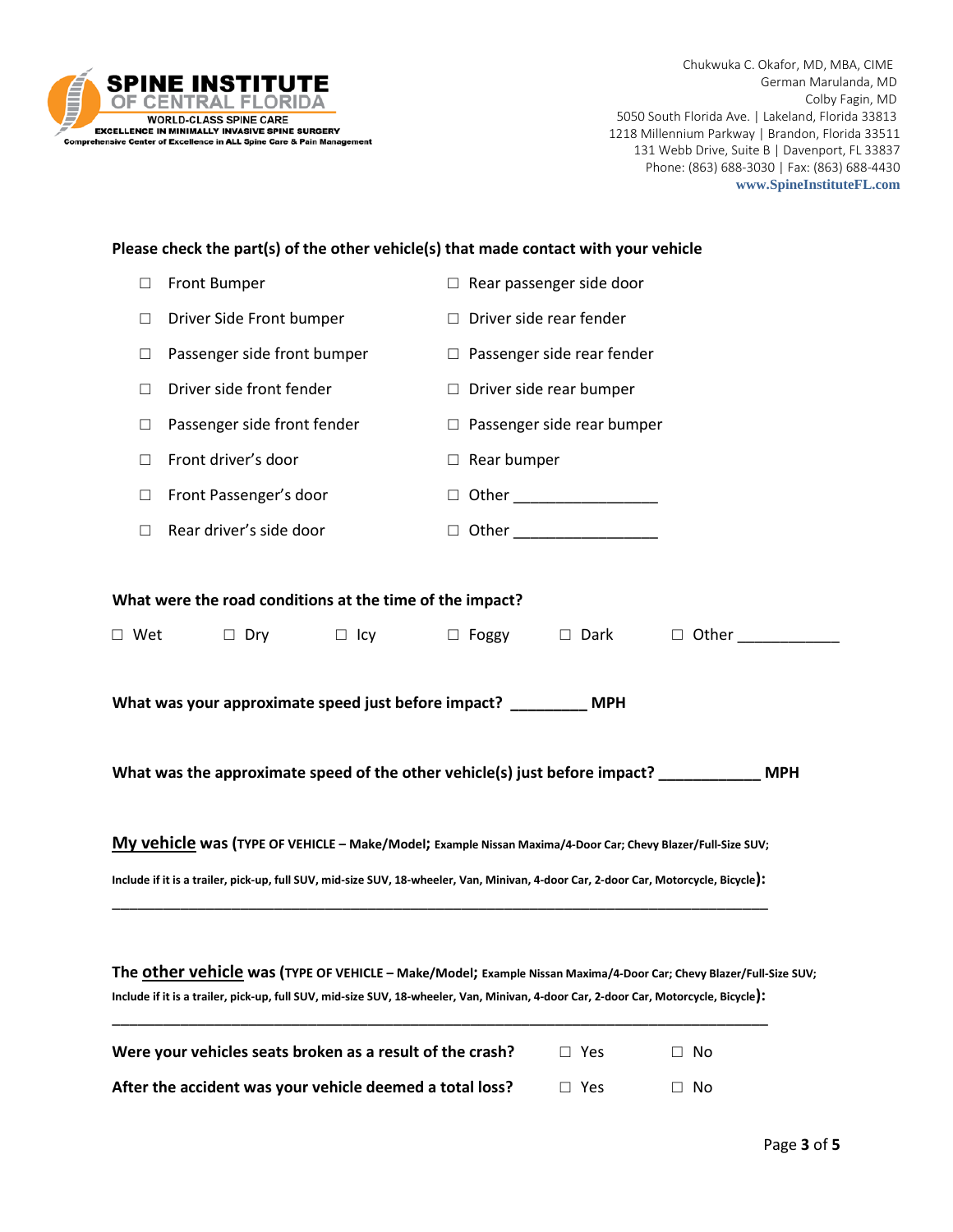

## **Which of your body parts struck internal objects in the vehicle?**

| $\Box$ Forehead                                       | $\Box$ Right side of head                                                                                      | $\Box$ Left side of head                                                                                                                                                                                                                                                                    |
|-------------------------------------------------------|----------------------------------------------------------------------------------------------------------------|---------------------------------------------------------------------------------------------------------------------------------------------------------------------------------------------------------------------------------------------------------------------------------------------|
|                                                       | $\Box$ Left shoulder                                                                                           | $\Box$ Right arm                                                                                                                                                                                                                                                                            |
| $\Box$ Right elbow                                    | $\Box$ Left elbow                                                                                              | $\Box$ Right forearm                                                                                                                                                                                                                                                                        |
|                                                       | $\Box$ Left Wrist                                                                                              | $\Box$ Right hand                                                                                                                                                                                                                                                                           |
|                                                       | $\Box$ Right thigh                                                                                             | $\Box$ Left thigh                                                                                                                                                                                                                                                                           |
|                                                       | $\Box$ Right leg                                                                                               | $\Box$ Left Leg                                                                                                                                                                                                                                                                             |
| $\Box$ Right ankle $\Box$ Left ankle                  | $\Box$ Right foot                                                                                              | $\Box$ Left foot                                                                                                                                                                                                                                                                            |
|                                                       |                                                                                                                |                                                                                                                                                                                                                                                                                             |
|                                                       |                                                                                                                |                                                                                                                                                                                                                                                                                             |
| (If None write "None" above; It is Okay to Be "None") |                                                                                                                |                                                                                                                                                                                                                                                                                             |
|                                                       |                                                                                                                |                                                                                                                                                                                                                                                                                             |
|                                                       |                                                                                                                |                                                                                                                                                                                                                                                                                             |
|                                                       |                                                                                                                |                                                                                                                                                                                                                                                                                             |
|                                                       |                                                                                                                |                                                                                                                                                                                                                                                                                             |
|                                                       |                                                                                                                |                                                                                                                                                                                                                                                                                             |
|                                                       |                                                                                                                |                                                                                                                                                                                                                                                                                             |
|                                                       |                                                                                                                |                                                                                                                                                                                                                                                                                             |
|                                                       |                                                                                                                |                                                                                                                                                                                                                                                                                             |
|                                                       |                                                                                                                |                                                                                                                                                                                                                                                                                             |
|                                                       |                                                                                                                |                                                                                                                                                                                                                                                                                             |
| $\Box$ Fractures                                      | $\Box$ Dislocations                                                                                            | $\Box$ Abrasions                                                                                                                                                                                                                                                                            |
| $\Box$ Open Wounds                                    |                                                                                                                |                                                                                                                                                                                                                                                                                             |
|                                                       |                                                                                                                |                                                                                                                                                                                                                                                                                             |
|                                                       |                                                                                                                |                                                                                                                                                                                                                                                                                             |
|                                                       |                                                                                                                |                                                                                                                                                                                                                                                                                             |
| following symptom(s):                                 |                                                                                                                |                                                                                                                                                                                                                                                                                             |
|                                                       |                                                                                                                |                                                                                                                                                                                                                                                                                             |
|                                                       | (If None write "None" above; It is Okay to Be "None")<br>(If None write "None" above; It is Okay to Be "None") | $\Box$ Right shoulder<br>$\Box$ Right Wrist<br>$\Box$ Left hand Right hip $\Box$ Left hip<br>$\Box$ Left knee<br>After the accident there were (It is okay to have none of these below):<br>Immediately following the accident I experienced pain in the following body part(s); and/or the |

\_\_\_\_\_\_\_\_\_\_\_\_\_\_\_\_\_\_\_\_\_\_\_\_\_\_\_\_\_\_\_\_\_\_\_\_\_\_\_\_\_\_\_\_\_\_\_\_\_\_\_\_\_\_\_\_\_\_\_\_\_\_\_\_\_\_\_\_\_\_\_\_\_\_\_\_\_\_\_\_\_\_\_\_\_

\_\_\_\_\_\_\_\_\_\_\_\_\_\_\_\_\_\_\_\_\_\_\_\_\_\_\_\_\_\_\_\_\_\_\_\_\_\_\_\_\_\_\_\_\_\_\_\_\_\_\_\_\_\_\_\_\_\_\_\_\_\_\_\_\_\_\_\_\_\_\_\_\_\_\_\_\_\_\_\_\_\_\_\_\_